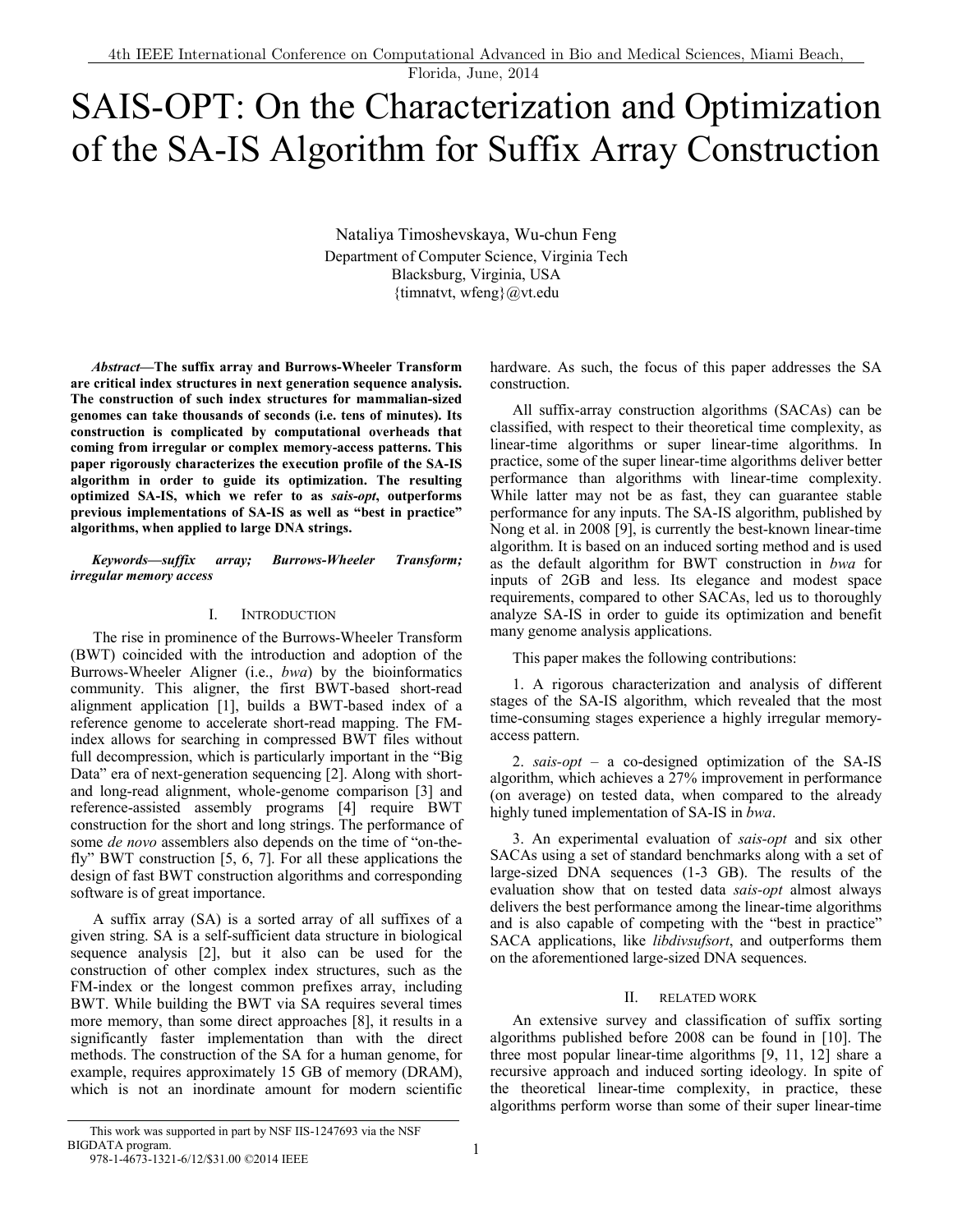counterparts, i.e., O(*n*log*n*). On the other hand, super lineartime algorithms can behave very poorly on some inputs.

An evaluation of many algorithms against different benchmarks has been done by Yuta Mori (http://code.google.com/p/libdivsufsort/) – the author of the *libdivsufsort* library and the *bwa-is* and *sais-lite* implementations of the SA-IS algorithm. Along with *libdivsufsort,* the *msufsort* and *anchor* programs realize a mixture of different suffix-sorting methods. We picked *libdivsufsort* to be a representative of these so-called "best in practice" algorithms. Two other fast algorithms BPR v.2.0 [13] and radixSA [14] rely on enhanced radix sorting and are evaluated in the results section.

Existing SA-IS algorithms seek to improve either space or performance characteristics. For example, SAR-IS [15] and SACA-K [16] reduce space consumption, while *bwa-is* and *sais-lite* significantly improve both, when compared to the original implementation of SA-IS [9]. Our work addresses the memory-bounded character of SA-IS algorithm. An abundance of memory access operations, often in an irregular manner, became a real curse when the algorithm is applied to the largesized inputs. While keeping an original workflow of *SA-IS*, we made several algorithmic changes of its main stages by structuring and manipulating data with the goal to reduce the number of memory access operations. We used the *bwa-is* implementation of SA-IS as our baseline and significantly improved its performance characteristics.

The rest of the paper is organized as follows. Section III provides background on the induced sorting technique and the SA-IS algorithm and then discusses some specific details of the SA-IS implementation in *bwa*. Next, in section IV, we introduce our optimized version of SA-IS. Finally, section V presents our experimental results, followed by conclusion and discussion of future work.

#### III. SA-IS ALGORITHM

#### *A. Induced sorting technique and SA-IS algorithm*

Let  $T = (t_0, t_1, \ldots, t_n)$  be a string of *n* characters over the alphabet Σ∪{\$}, represented as an array indexed by [0…*n*], where  $t_0, t_1, ..., t_{n-1} \in \Sigma$  and  $t_n = \S$  is a unique character that is lexicographically smallest. \$ is used only for description purposes. Denote  $T_i = (t_i, t_1, ..., t_n)$  the *i*-th suffix of *T* and  $T_{ij} =$  $(t_i, t_{i+1}, \ldots, t_i)$  the substring of *T*. The *suffix array* SA(*T*) is the permutation of the integers  $0, \ldots, n-1$ , such that  $T_{SA(T)[i-1]}$  $\langle T_{\text{SA}(T)[i]},$  where " $\langle \cdot \rangle$ " means lexicographical order.

Below, there is a high-level description of SA-IS algorithm.

- 1. Reduce input string *T* to a shorter string *T*.'
	- a. Sort all LMS-substrings of string *T* in the lexicographical order and compute their ranks.
	- b. Build *T*' by replacing all LMS-substrings in *T* with their ranks. Treat ranks as characters of *T'*.
- 2. If all characters in *T*' are different, construct SA(*T*') directly; else apply SA-IS to construct SA(*T'*).
- 3. Induce the order of all suffixes in *T* from the revealed from SA(*T'*) order of LMS-suffixes.

The algorithm is based on three main ideas: 1) induced sorting, which induces the order of unsorted suffixes from a set of already sorted key suffixes (applied on step 3); 2) recursive reduction to a shorter string (steps 1, 2); and 3) applying the same induced sorting technique in the reduction step (step 1a). Below we describe them briefly.

First, in SA, all suffixes are partitioned to different buckets according to their first character. The idea of induced sorting comes from the recursive definition for lexicographical order of two suffixes:  $T_i < T_j$ , if (1)  $t_i < t_j$  or (2)  $t_i = t_j$  and  $T_{i+1} < T_{j+1}$ . The first condition regulates the choice of the bucket, and the second one enables the identification of the order of the suffixes within the bucket. The information about the order of  $T_{i+1}$  is used to induce the order of the suffix  $T_i$ .

Algorithms that use induced sorting differ from each other depending on how they define and sort key suffixes. The work of Ko and Aluru [12], which preceded the work of the SA-IS algorithm, distinguishes suffixes of type S and L. If  $Ti < T_{i+1}$ , then  $T_i$  has type S (states for Smaller), and L (states for Larger) otherwise. The sentinel character \$ is always a S-suffix. If the relative lexicographic order of all S-suffixes (L-suffixes) is known, then the order of all L-suffixes (S-suffixes) can be induced iteratively from the smallest to largest (largest to smallest). The above terminology was then used in turn by SA-IS algorithm.

Ko and Aluru proposed to put into the key set only the *LMS-suffixes* (the Left Most S-type suffixes), i.e., *S*-suffixes with the left neighbor being a L-suffix. If the relative lexicographic order of all LMS-suffixes is known, then the order of all L-suffixes can be induced iteratively smallest to largest. After that, the order of all S-suffixes can also be induced iteratively largest to smallest.

Second, to make induced sorting possible, the LMSsuffixes must be sorted first. A recursive approach exploited by SA-IS for this task allows to keep its time complexity to be linear. The approach incorporates a "ranking" technique – replacement of substrings of initial string, which assigns to them names or ranks. For each LMS-suffix  $T_i$  we define the *LMS-substring*  $T_{ij} = (t_i, \ldots t_j)$ , where  $T_j$  is the next LMS-suffix. The sentinel character \$ itself presents the LMS-substring. Each non-sentinel LMS-substring has at least 3 characters and overlaps with the next LMS-substring by one character. For the sake of brevity, we refer to the first character in LMS-substring as the *LMS-character* and the index of the LMS-character in *T* as the *LMS-index*. For the LMS-substring  $G$ ,  $rank(G) = k$ , if exactly *k* unique LMS-substrings are lexicographically smaller than *G*. Equal LMS-substrings have the same rank. If all LMSsubstrings are different, the order of all LMS-suffixes is defined. In the opposite case, by replacing each LMS-substring in the initial string *T* with its rank, a new string *T*' over alphabet {0,…, *m*-1} is constructed. Here *m* is the number of different LMS-substrings in *T* and *m* < *n*/2. The suffix array for string *T*' gives the linear order of all suffixes in *T*' and therefore its corresponding LMS-substrings.

Third, SA-IS applies the same induced sorting technique in the reduction step, as proposed by Nong et al. [9], in order to sort the LMS-substrings.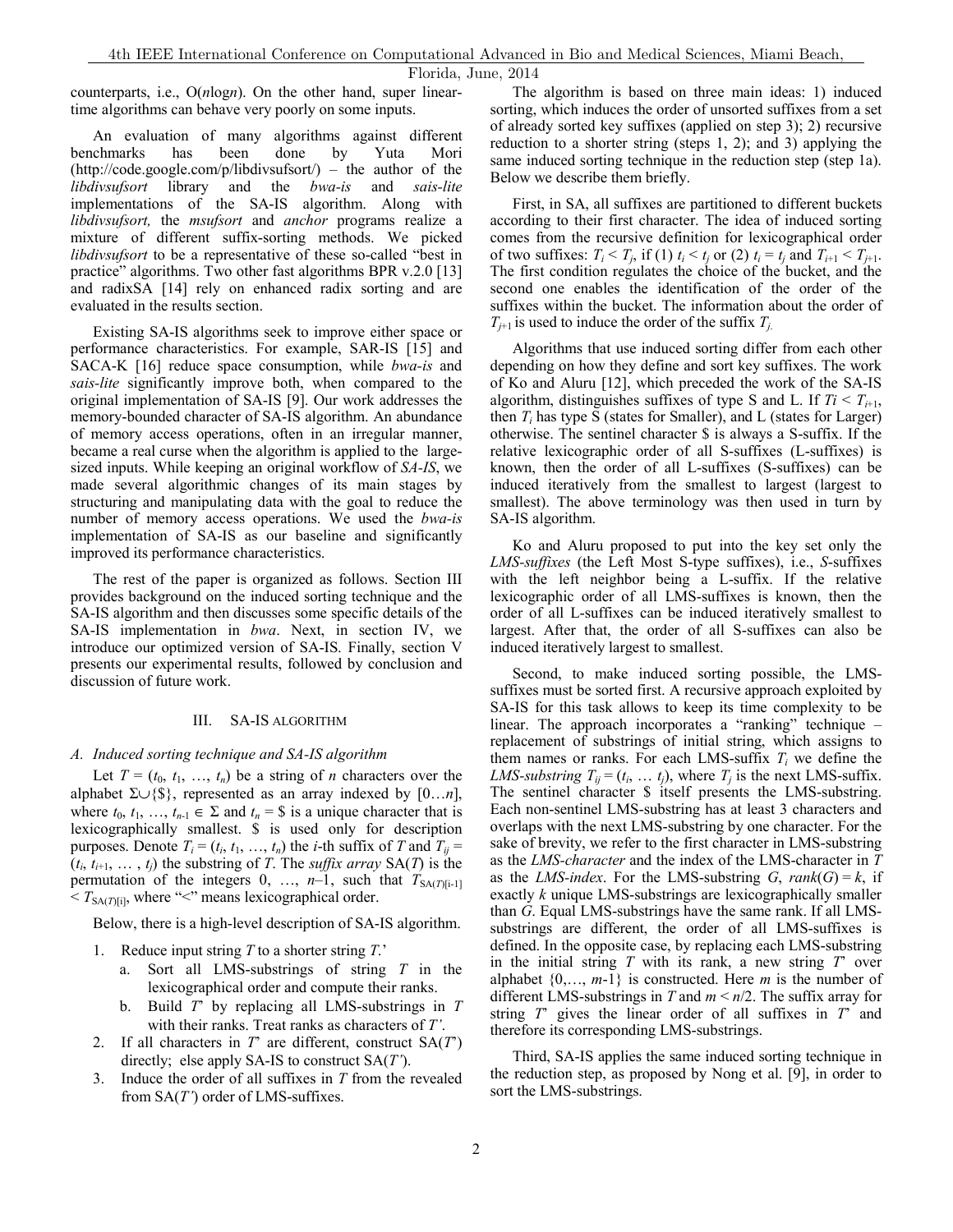### *B. Implementation of SA-IS in bwa*

*The bwa-is* algorithm is used in *bwa* for the construction of BWT for files of size  $n < 2G$ , which requires 5.37*n* bytes of memory. For larger files for the sake of reducing memory footprint, *bwa* constructs BWT with much more slower *bwtsw* program based on work [8]**.** But today, having 16 or more gigabytes of RAM is not unusual, and that is enough to build BWT for the human genome size sequences via SA.

In contrast to the original implementation of SA-IS, presented in [9], *bwa-is* avoids the use of extra memory to store type of each suffix and locations of all LMS-suffixes (up to *n*/2). The identification of type of suffixes (L, S, or LMS) must be done "on-the-fly" and requires extra time. Nevertheless, experimental testing reveals, that owing to thorough engineering code design, *bwa-is* has 1.5 times better performance compare to the original SA-IS. Because of the popularity of *bwa* and improved space and time characteristics of *bwa-is* we chose it as a framework for our optimizations.

The *bwa-is* consists of eight main stages (Fig. 1). On Fig.2 we show the time distribution between these stages, obtained experimentally as an average across several strings with different sizes and alphabets.

#### IV. OPTIMIZATIONS

The main target of our work is the construction of SA for long strings. The *bwa-is* exhibits a very irregular memory access pattern, which critically affects its performance on large-sized inputs. For example, the common set of operations used on the Induced sorting stage (stage 8) is similar to the next line of C code:

 $j = SA[i]$ ;  $SA[B[T[j-1]] = j-1;$ 

where B is a bucket array. The input string *T* and the suffix array SA can be very large arrays, e.g. 3 and 12 gigabytes respectively for the human genome. The diagram on Fig.3 instantiates that the growth of string size leads to the increase of cache-misses rate up to 50-60% level, and after a certain point the program behaves equally "bad" with respect to the number of cache-misses. The better performance can be achieved by reducing the number of memory access operations, especially in an irregular manner. Below we describe the applied optimizations in details.

*bwa-is* (T)

## 1. **LMS-indexes search and placement**

 2) find and place all LMS-indexes at the end of corresponding buckets

2. **Sorting of LMS-substrings\***

3. **Gathering of LMS-indexes\*:** gather LMS-indexes, which are spread across SA, to the beginning part of SA.

4. **T' Construction:**

 1) Find length of each LMS-substring and store it in a special position associated with its index

2) Ranking\*: find rank of each LMS-substring

3) New string construction:

If all LMS-substrings are different, go to step 7;

 else construct string T' by replacing LMS-substrings of T with their ranks.

5. **Recursion\***: recursively build SA(T')

6. **Unranking:** replace characters in T' with the corresponding LMSindexes and place latter at the beginning part of SA preserving their order from SA(T').

**7. Placement:** place LMS-indexes in the corresponding buckets, preserving their order.

**8. Induced sorting\*:** induce the order of all suffixes from the ordered LMS-suffixes.

Fig.1. Eight main stages of *bwa-is*, stages marked with \* are optimized in *sais-opt*

sorting, not only to induce the order of all suffixes from the sorted LMS-suffixes (stage 8), but also to sort LMS-substrings (stage 2). *bwa-is* literally applies the same function for both stages. We improved the performance of stages 2 and 3 by taking into account that on stage 2 only the LMS-indexes need to be sorted. The goal of stage 3 is to gather all sorted LMSindexes in the beginning part of SA to release space for further computations. If the general induced sorting procedure was applied, the LMS-indexes would be spread across SA among the S- and L-indexes. On stage 3, to distinguish the LMSindexes from the others, *bwa-is* has to scan each element in SA and read and compare corresponding characters from string *T*. Moreover, for each index with the left neighbor of L-type, the comparison of more than two characters can be required. Because of an irregular access to string T for the "on-the-fly" type identification, this simple stage takes about 7% of the overall time of *bwa-is* (Fig. 2).



*1) Optimized sorting of LMS-substrings and gathering*  The novelty of SA-IS is the ability to use the induced

We have modified stage 2, so that, when it is done, all the elements in SA, except the LMS-indexes, have zero values.

Fig.2. Average impact of each step (% of overall *bwa-is* time). Fig.3. Rate of cache-misses for different size prefixes

 <sup>1)</sup> compute buckets;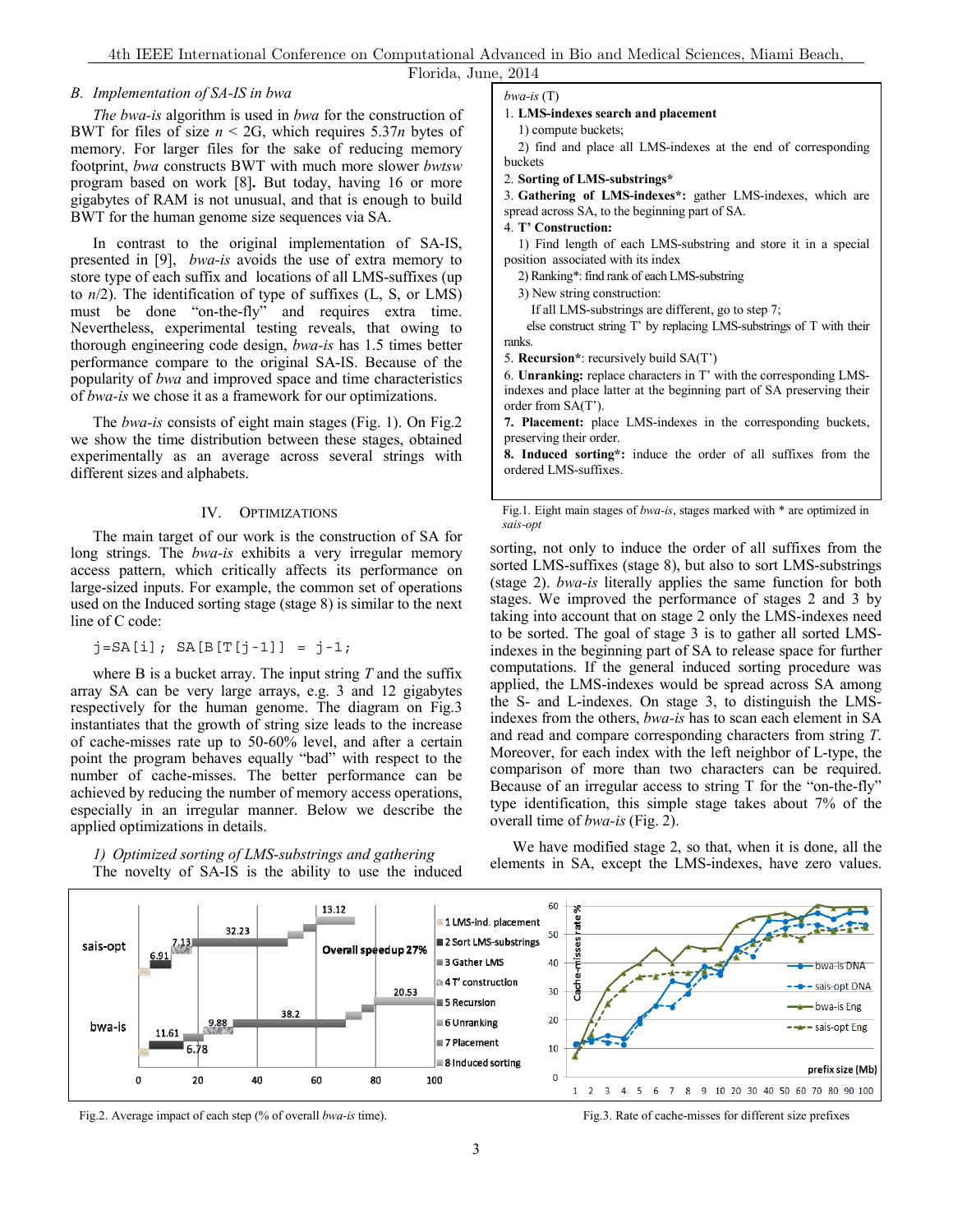After that, the gathering stage can be implemented without consulting string *T*. This modification is used on each level of recursion, which results in a 6% speedup of stage 5 (see Fig.2). In contrast, the next optimization can be applied only on the first level of the recursion, when an input string is a string over a small alphabet, e.g. ASCII codes.

The *Sorting of LMS-substrings* stage consists of: (1) inducing the order of L-indexes from the order of LMS-indexes by forward scan of SA, and (2) inducing the order of S-indexes from L-indexes by backwards scan. Each bucket in SA is naturally partitioned on L- and S-segments, which contained only L- or S-indexes respectively, because any L-suffix is smaller than any S-suffix started with the same character. For backwards scan we further partition S-segment into LMS- and non-LMS-parts. It is possible to do because the order of LMSindexes among non-LMS-indexes is out of our interest in stage 2. Moreover, for bucket *c*, the L-segment and non-LMS-part of the S-segment are further split into subbuckets (*c*', *c*), where *c*  $= t_j$  and  $c' = t_{j-1}$  for some index *j* (Fig. 4). Recall that the position in SA for index *j*-1 (child-index) will be induced from index *j* (parent-index). This two-level partitioned bucket structure allows: (1) scanning only those parent-indexes, which induce child-indexes of S-type, i.e. for each bucket we can skip LMS-part and all (L-child, L-parent)-subbuckets; and (2) grouping LMS-indexes, preserving their order in the LMS-part. Stage 2 benefits from  $(1)$  and stage  $3 -$  from  $(2)$ . The execution time for the gathering stage on the first iteration was decreased on tested data from 6.78% to 0.03% (Fig. 2).

## *2) Optimized ranking of LMS-substrings*

We denote  $T^*$ <sub>*i*</sub> as a LMS-substring that starts with an index *j* in *T*, and *rank*( $T^*$ *j*) as a number of the *unique* LMS-substrings which are smaller than *T\*j*. Because all LMS-indexes are stored in SA in the ascending order of the corresponding LMSsubstrings,  $rank(T^*_{SA[i]}) = rank(T^*_{SA[i-1]})$  if  $T^*_{SA[i]} = T^*_{SA[i-1]}$ , and otherwise rank $(T^*_{SA[i]})$  = rank $(T^*_{SA[i-1]})$  + 1. The naïve approach would be to compare each pair of substrings  $T^*_{\text{SA}[i]}$ and  $T^*_{SA[i-1]}$  character by character. It demands querying distant locations in a memory, which leads to numerous cache-misses. To overcome this problem *bwa-is,* first, compute the length of each LMS-substring. After that, an expensive explicit comparison takes place only for substrings with equal lengths.

After profiling the ranking stage on several inputs, some interesting statistics were revealed. On the first recursive iteration, the number of LMS-substrings  $T^*_{\text{SA}[i]}$  with the same length as  $T^*_{SA[i-1]}$  comprised about 99% of the number of all LMS-substrings, and only 1% of LMS-substrings with equal lengths were actually different. So, in at least 98% of cases, *bwa-is* explores string *T* to prove an equality of equal LMSsubstrings. Another interesting observation is that for profiled examples, 75% of all LMS-substrings have length  $\leq 10$ .

| L-segment                                                              | S-segment |                               |  |
|------------------------------------------------------------------------|-----------|-------------------------------|--|
| $(0, c), (1, c), , (c, c), (c+1, c), , (\lfloor \sum   -1, c \rfloor)$ |           | $(0,c)$ , $(1,c)$ , , $(c,c)$ |  |
| (S-child, L-parent)<br>(L-child, L-parent)                             | LMS-part  | (S-child, S-parent)           |  |

Fig.4. The structure of bucket *c* in stage 2. Only elements from  $\int$  run *sais-opt* compare to *bwa-is*. highlighted parts need to be processed to induce the order of S-indexes.

We propose to compute for the LMS-substrings with length  $\leq$  [31/([log(2|Σ|-1)]] their signatures – dense binary codes. Our target is to fit the signature into 31 bits of a 32 bits word to achieve a fast comparison and to avoid the use of extra memory. For example, for strings over  $\Sigma = \{A, C, G, T, N\}$ signatures will be built for each LMS-substring with length  $\leq$ 10. The first bit is used to distinguish if either the signature or the length of the LMS-substring is stored. Only in the last case the explicit comparison with the previous LMS-substring may take place, otherwise strings are compared by signatures. With the described approach ranking stage (4.2) runs twice as fast and reduces the overall time of *bwa-is* by another 3%.

## *3) Optimized Induced sorting*

L-suffix *Ti* is called *RML-suffix* (Right Most L-suffix) if  $T_{i+1}$  has type S, more precisely,  $T_{i+1}$  is LMS-suffix.

*Lemma 1.* If RML-suffix  $T_i$  and non-RML L-suffix  $T_i$  start with the same pair of characters, i.e.  $t_i = t_j$  and  $t_{i+1} = t_{j+1}$ , then  $T_i > T_j$ .

*Proof.* From the definition of RML-suffixes  $T_{i+1}$  must have type S and  $T_{i+1}$  must have type L. Hence,  $T_{i+1} > T_{i+1}$ , because  $t_{i+1}$  $t_{i+1}$ . At last,  $t_i = t_j$  and  $T_{i+1} > T_{i+1}$  implies that  $T_i > T_i$ . (Notice, a similar lemma for LMS- and S-suffixes would be incorrect.)

Let's consider stages 7 and 8 from Fig. 3 in more details.

7. Placement: *place* sorted *LMS-suffixes* at the ends of the corresponding buckets, preserving their order.

8(a). *Place* L-suffixes in the order induced from the order of LMS-suffixes;

8(b). *Place* S-suffixes, including *LMS-suffixes*, in the order induced from the order of L-suffixes.

Here we observe the initial placement of LMS-suffixes on the stage 7 and the secondary placement to new positions of the same suffixes on the step 8b.

We have modified stage 7, so instead of the LMS-suffix *Tj* the RML-suffix  $T_{j-1}$  is placed in SA. In other words we induce the order of RML-suffixes "on-the-fly" without expensive intermediate writing and successive reading of LMS-indexes to and from SA. To make it possible each bucket *c* must be partitioned into subbuckets (c, c'), where  $c = t_i$  and  $c' = t_{i+1}$  for some index *j*, and RML-suffixes, according to Lemma 1, have to be placed at the ends of the corresponding subbuckets. This partitioning requires us to keep  $|\Sigma|^*|\Sigma-1|/2$  pointers. To conform to the memory limitations of *bwa-is* we apply this optimization only on the first recursive level achieving 25-30% speedup for stage 8, which brings about 7% speedup of the entire program.

Table 1 summarizes required types of memory access operations for each stage of *bwa-is* and *sais-opt* on the first recursive iteration. For simplicity "reading" is used for two types of operations: (1) read and (2) read and update the same location. "Consecutive" reading or writing stands for operations that applied to long consecutive intervals in memory in opposite to "irregular" or "random" access. Although the consecutive reading (writing) is faster than irregular, it is still very time consuming, because it spans gigabytes of DRAM without significant data reuse in a cache memory. The diagram on Fig.3 demonstrates drop in the rate of cache-misses when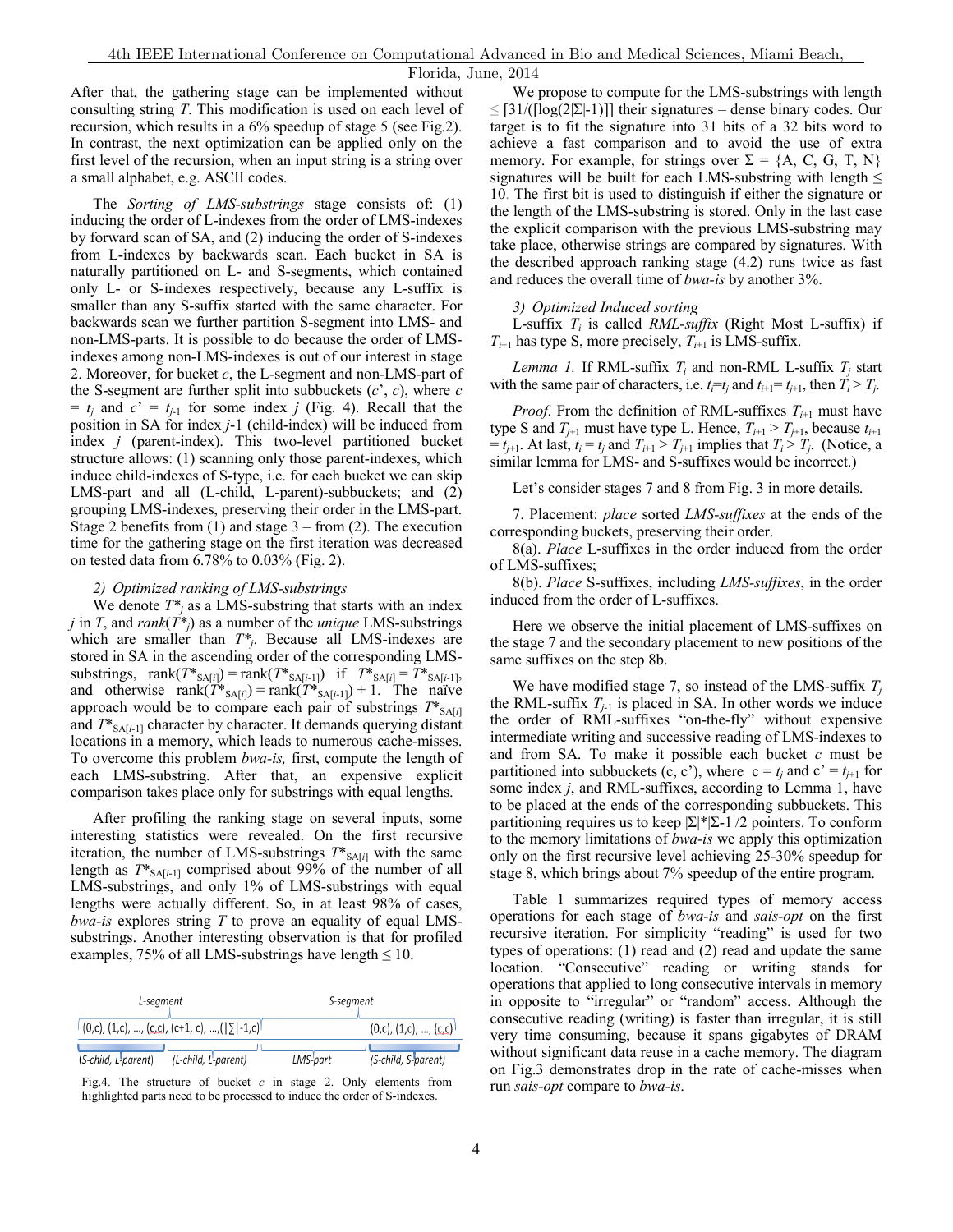TABLE I. SUMMARY OF OPERATIONS ON EACH STAGE FROM FIG. 1 FOR BWA-IS AND SAIS-OPT

| stage          | $crT^a$ | crSA    | irT     | <i>irSA</i> | cwSA | iwSA             |
|----------------|---------|---------|---------|-------------|------|------------------|
|                | b/o     |         |         |             |      | b/o              |
| $\overline{2}$ |         | $b/o^*$ | b/o     |             |      | b/o              |
| 3              |         | $b/o^*$ | b       |             | b/o  |                  |
| 4.1            | b/o     |         |         |             |      | b/o              |
| 4.2            |         | b/o     | $b/o^*$ | b/o         |      |                  |
| 4.3            |         | b/o     |         |             | b/o  |                  |
| 6              | b/o     | b/o     |         | b/o         | b/o  |                  |
| 7              |         | b/o     | b/o     |             | b    | $\boldsymbol{o}$ |
| 8              |         | $b/o^*$ | $b/o^*$ |             |      | $b/o^*$          |

a. *cr*(*w*)T(SA) – consecutive read (write) from/to T(SA) , *ir*(*w*)T(SA) – irregular read (write) from/to T(SA); *b* – operations present in *bwa-is*, *o* - operations present in *sais-opt*; \* – number of operations of this type is reduced in *sais-opt* compare to *bwa-is*

#### *4) sais-opt32*

The sizes of many mammalian genomes, including human genome, fall into an interval of  $2^{31}$  to  $2^{32}$  base pairs [17]. As well as *bwa-is* our program *sais-opt* is operational only for strings of size  $\langle 2^{31} \rangle$ , so any index *j* for a string of this size can be stored in 31 bits, while one bit of 32 bits word is reserved for the type of child-index. The use of 40 bits structure for this type of strings would require 5*n* bytes instead of 4*n* to store SA and it also would slowdown the entire application. Instead, we have designed 32-bit program *sais-opt32* that exploits all 32 bits to store the indexes. Because of *sais-opt32* can't benefit from the preliminary type identification it experiences about 5% slowdown compare to *sais-opt* when applied to the acceptable for *sais-opt* inputs, but in return it allows us to build SA for mammalian size genomes within the same memory frames.

#### V. RESULTS AND DISCUSSION

We employed proposed in section IV optimizations in our C programs *sais-opt* and *sais-opt32*, which have to be chosen, depending on the input size. Six other SACA applications (table. 2) were used in our experimental performance evaluation, including three super-linear time algorithms: *libdivsufsort* as the golden standard, *radixSA* [14] as the most recently published, *bpr2* [13], which is claimed in [14] to be



standard test data: Manzini's and Pizza&Chili corpora.

the fastest before *radixSA*; and three different modifications of SA-IS algorithm: *saca-k* [16], *bwa-is* and *sais-lite*.

| TABLE II.<br><b>SACA APPLICATIONS USED IN EXPERIMENTS</b> |  |
|-----------------------------------------------------------|--|
|-----------------------------------------------------------|--|

| program               | source                                                    |
|-----------------------|-----------------------------------------------------------|
| $radixS\overline{A}$  | http://www.engr.uconn.edu/~man09004/radixSA.zip           |
| bpr2(2.0.0)           | http://bibiserv.techfak.uni-                              |
|                       | bielefeld.de/download/tools/bpr.html                      |
| libdivsufsort (2.0.1) | http://code.google.com/p/libdivsufsort/                   |
| saca-k                | https://code.google.com/p/ge-nong/                        |
| bwa-is                | Code extracted from <i>is.c</i> file of <i>bwa-0.7.5a</i> |
|                       | http://sourceforge.net/projects/bio-bwa/files/            |
| sais-lite $(2.4.1)$   | https://sites.google.com/site/yuta256/sais/               |

We do not consider any other linear-time SACAs except of SA-IS modifications, as previous studies proved the priority of SA-IS over them [9]. According to another recently published in [18] evaluation, *sais-lite* shows the best performance results over several other programs, including *saca-k*.

All experiments were held on a single core and one (closest to the core) memory node, if acceptable, of NUMA machine with 2 AMD Opteron Processors (6272) containing 16 cores (2100 MHz with 2MB L1-cache) and two 16G of RAM memory nodes each. For *radixSA* and *bpr2* additional memory nodes were used when necessary. The programs *bpr2, radixSA, libdivsufsort, saca-k* and *sais-lite* were compiled using the default *makefile* provided in their source packages, and *bwa-is* and *sais-opt* were compiled by *gcc* compiler with "-O3" optimization option. The average time of three runs for each input was used in the evaluation.

For our first test we chose inputs with moderate sizes from the standard data sets for SACAs evaluation: Manzini's Large Corpus (10 strings of sizes from 34MB to 116 MB) that can be downloaded at http://code.google.com/libdivsufsort, and DNA, proteins and English texts from Pizza&Chili Corpus at http://pizzachili.dcc.uchile.cl/texts.html. The second dataset includes large-sized DNA strings. All the strings<sup>1</sup>, except for the human genome, were obtained from "Soft-masked" assembly sequences, downloaded from UCSC Genome Bioinformatics Site at http://genome.ucsc.edu. The files were stripped of all characters but  ${A, C, G, T, N}$  and normalized to upper-case. Already preprocessed in the similar way, sequence for the human genome was downloaded from http://tbingmann.de/2012/esais/ [19]. For some tests only 2000MB prefixes were considered to satisfy a 31 bits limitation for index representation.

On the diagrams depicted on Fig. 5 and Fig. 6, time is normalized with respect to the running time of *bwa-is*. For all moderate-sized strings from Manzini's Corpus the leadership belongs to *libdivsufsort*, with the exception of the shortest string chr22, for which the best result was shown by *bpr2*. But for the longer strings from the Pizza&Chili corpus *sais-opt* outperforms *libdivsufsort* for DNA strings and has comparable results for English texts and proteins. Although for protein sequences the best performance was delivered by *bpr2*, it's worth to mention, that this algorithm consumes almost three times more memory than *sais-opt* or *libdivsufsort*. Fig.6 presents comparison of performance time for large-sized DNA (856Mb to 2000Mb). For these inputs *sais-opt* shows 27-30% Fig. 5. Performance comparison of the leading SACAs on the set of speedup over *bwa-is* and excels two best SACA programs